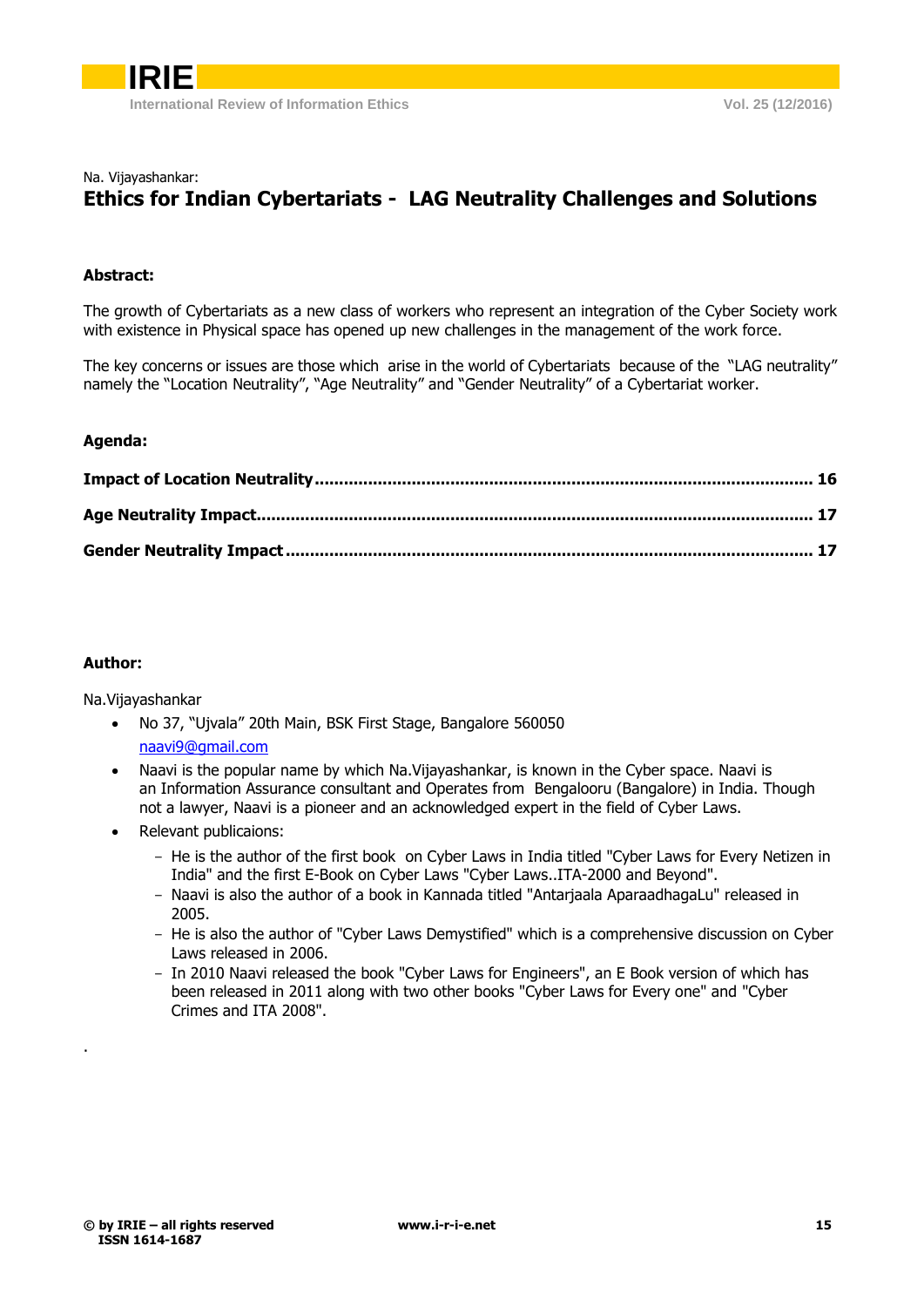

# **Impact of Location Neutrality**

The first and foremost issue regarding the rise of Cybertariat workforce is the impact on the local employment and the issues arising therefrom.

The Cybertariat workforce is location independent since they can work from anywhere and anytime and still are virtually present in the workplace. The industry loves them because they can hire them by shopping economically across the globe and also fire them without as much of an impact as it creates when they fire the physical workforce. The industry can keep only the "Work Goal" as the criteria for maintaining the Cybertariat work force and free themselves from other distracting aspects of human management.

The Cybertariat workforce essentially works on a Virtual identity. In many instances the real identity may not matter at all. Most commercial workforce which are distant from the national security domains do not need either an identified work force nor a permanent workforce. They can be hired and fired like a "Job Worker".

What makes an economic sense for the businessmen to hire Cybertariat workers instead of the physical workers, creates a serious ethical issue of whether industries can be oblivious of the social impact of local job losses to technology workers from another place.

The frequent references of Obama and now Donald Trump to Bengaluru IT industry as a threat to US economy stems from the fact that, for a Chicago company, the remote Bengaluru worker may be more efficient and more economical than a comparable worker sitting in Chicago. While this does affect the employment potential in the physical space of Chicago, the profitability and global competitiveness of the US Company which opts to use a Cybertariat Bengalurian instead of the US based Chicago resident, improves.

Whether the trade-off of possible local un-employment with more profit generation for the company/country is beneficial or not is an economic decision. However, this also raises the ethical issue of whether it is the responsibility of the industry to share its prosperity with the local community by providing a stable employment scenario to the community so that the community lives in harmony.

In the recent days, concerns to the Cybertariat hiring are arising because of the "Security Issues". Any cyber work involves handling of data which is personal and some times also sensitive. The security of such data is therefore a concern for "Privacy" as a part of the democratic tradition and also as a means of preventing Cyber Crimes.

A standing example of how "Privacy" and "Security" concerns affect the Cybertariat workforce is evident in the fact that after the increasing number of data theft reports from USA, the flourishing "Home Based Medical Transcription Industry" in India seems to be withering away.

A workable solution towards balancing better economic sense with softening of the local sentiments is to be worked through a "Corporate Social Program" which makes it obligatory for the Cybertariat employer to contribute to the development of alternate employment opportunities for the local workforce.

If for example, the cities of Bengaluru and Chicago enter into a Cybertariat Workforce Treaty, they can ensure that Obama need not introduce a "Bengaluru Tax" nor Trump needs to put an embargo on "Export of Data" to Bengaluru but negotiate a reverse flow of benefits from Bengaluru to Chicago either in the form of cyber related work at a different level or even through import of say manufactured goods from Chicago to Bengaluru.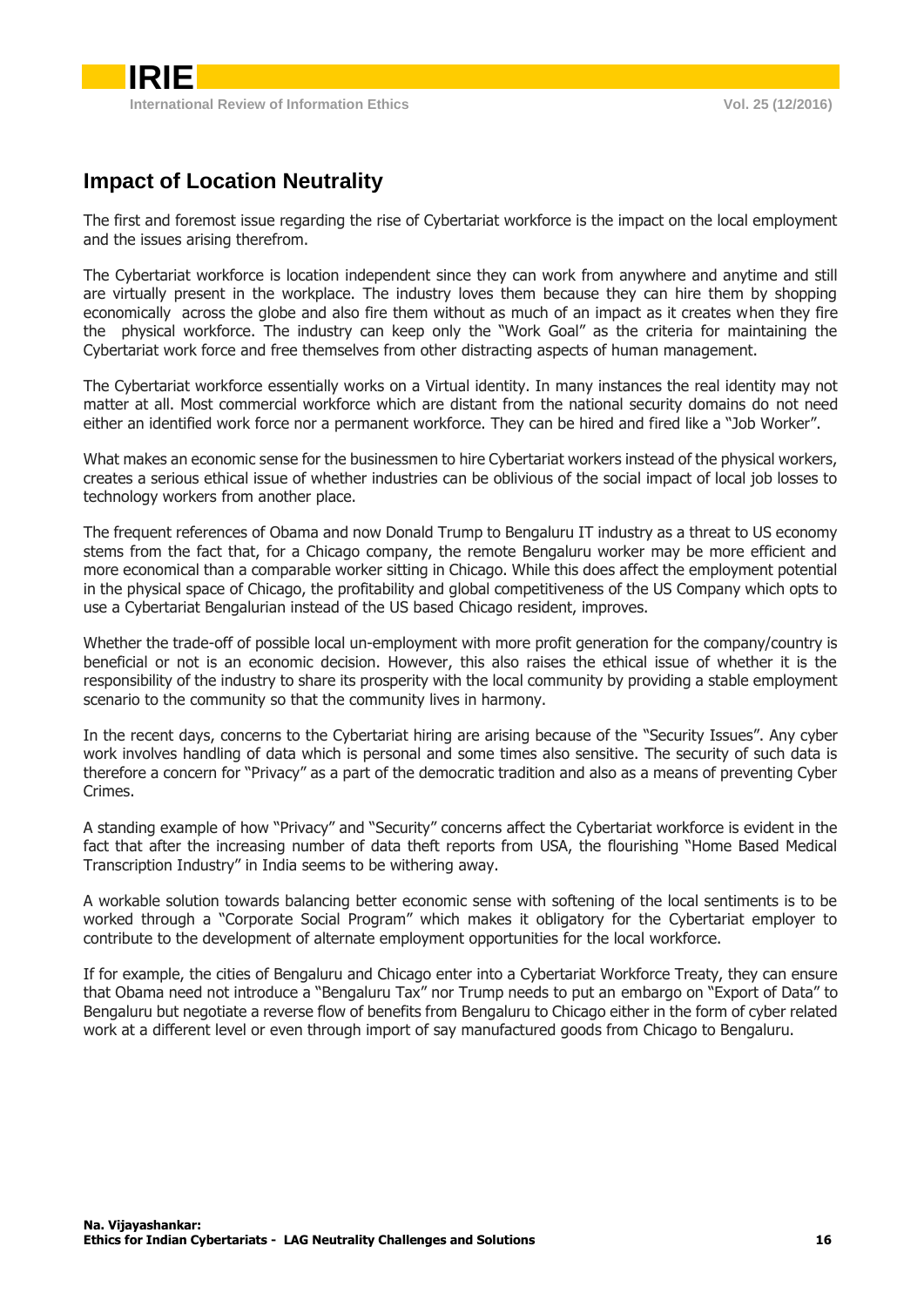# <span id="page-2-0"></span>**Age Neutrality Impact**

As compared to the Location Neutrality, the Age Neutrality raises an issue of whether "Earning Potential" of an individual needs to be "Retired" after a person attains a particular age. In a society where "Old Age Security" is important with raising life span and decreasing family support at old age, it is some times cruel to retire an otherwise able and efficient worker just because his age certificate indicates that he has crossed a certain age.

Cybertariat workforce are free from this obligation of "Retirement" both because they work on short term assignments as well as with a focus on work output rather than other considerations.

The Cybertariat employers however have not yet fully exploited the potential of "Age Neutrality" of workforce as we still see them going with the normal recruitment norms applicable for the physical world. They therefore look at providing "Work From Home" option to persons who love to drive to their office rather than being confined to within their homes in front of their parents. On the otherhand, a middle aged person who loves to work from home and also attend to some obligations associated with staying at home would love the work from home concept more than driving down to work. Work from home for such middle aged and seniors would be a blessing and they would provide better output per unit of investment to the hirer.

Again this age neutrality could raise an ethical issue of the obligation of industry to support the younger generation who is looking for a "Primary Source of Income" for earning a livelyhood rather than providing additional revenue as a supplementary income to a middle aged or senior worker who already have enough savings for his basic necessities .

Balancing the requirements of the young society with the senior society is therefore an obligation that the Cybertariat industry needs to manage.

Again, the solution lies in generating specific alternate avenues of employment which the younger generation consider it an enjoyable occupation in replacement of the not so enjoyable nine to five office job which can be split into two or three slots and filled up by multiple senior persons working from home.

## <span id="page-2-1"></span>**Gender Neutrality Impact**

The third key aspect of Cybertariat workforce is the fact that the concept of "Good Looking", "Male or Female" has no relevance to the work.

In certain types of work, "Voice" could be a factor of employment but with some voice changing software available in the market, real time voice changing could be a technically and commercially feasible option to be used by Cybertariat workers to completely negate the advantages or disadvantages of the gender of a Cybertariat worker even when the work involves a voice interaction.

In countries like India, we are still struggling with concepts such as "Gender based Reservation" and "Gender Based Discrimination" in workforce policies. Rise of Cybertariat workforce kills the concept of such gender based discrimination and brings in an equality between the male and female workforce. It eases the obligations of the employer such as extending leave to employees beyond certain limits only on gender based considerations and generally helps in improving the productivity of the entire workforce.

Again the advantage that the Gender Neutrality provides to the Cybertariat employer also provides a challenge to the ethical obligations that the society may like to pursue in providing employment based on the gender of the employee.

While the gender neutrality may reduce the preference that the society now provides to women in the form of easy working hours and longer maternity leave etc., Cybertariat workers simply do not care about working